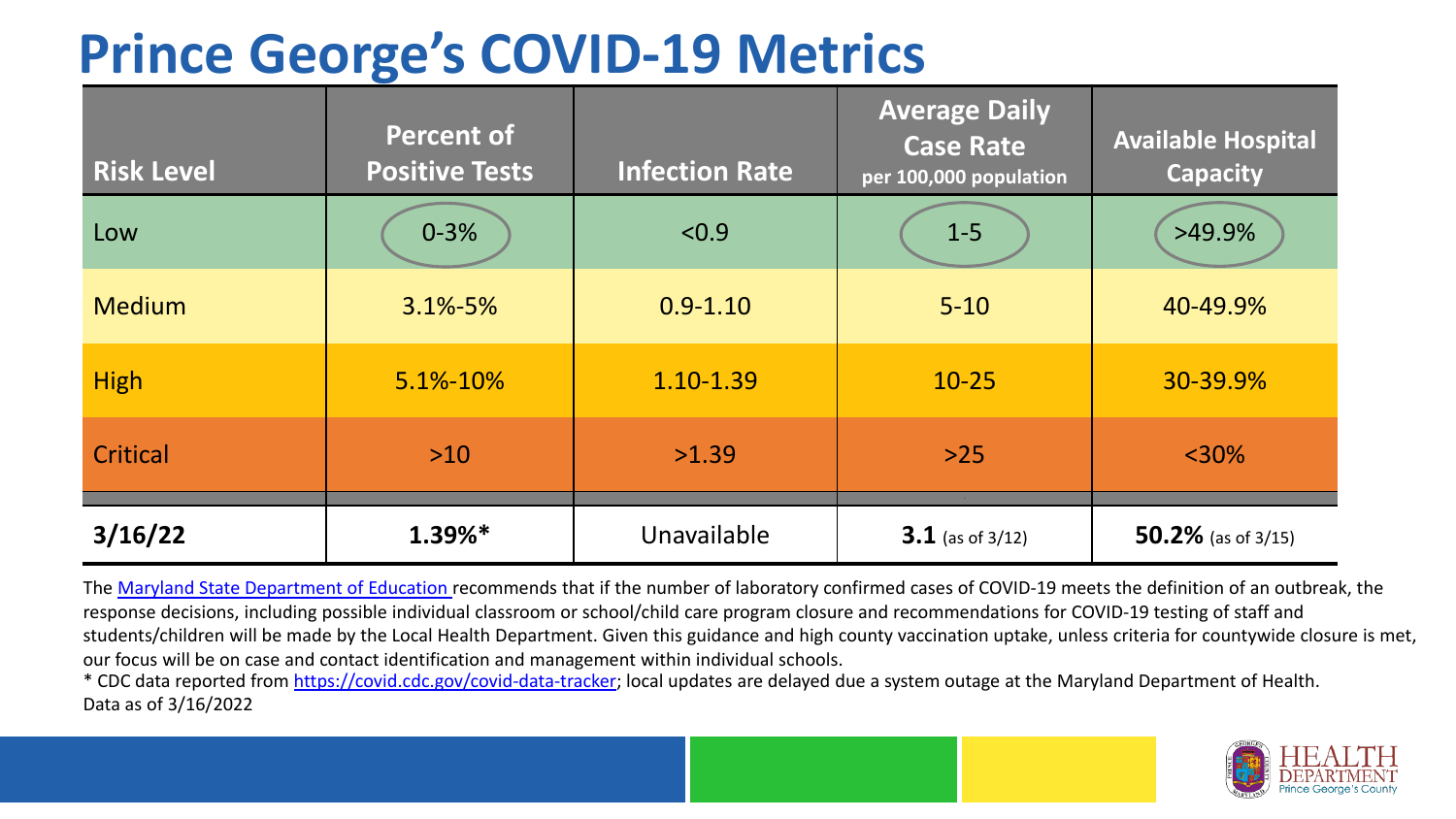# **COVID-19 Community Transmission and Vaccination**

Per the [CDC updated guidance for COVID-19 Prevention in K-12 Schools,](https://www.cdc.gov/coronavirus/2019-ncov/community/schools-childcare/k-12-guidance.html) vaccination is considered the leading prevention strategy for those who are eligible, and **Prince George's County exceeds the percentage of U.S. vaccinations for ages 12 and above**. The CDC also emphasizes using multiple prevention strategies together consistently, included universal indoor masking, as needed based on the level of community transmission and vaccine coverage.



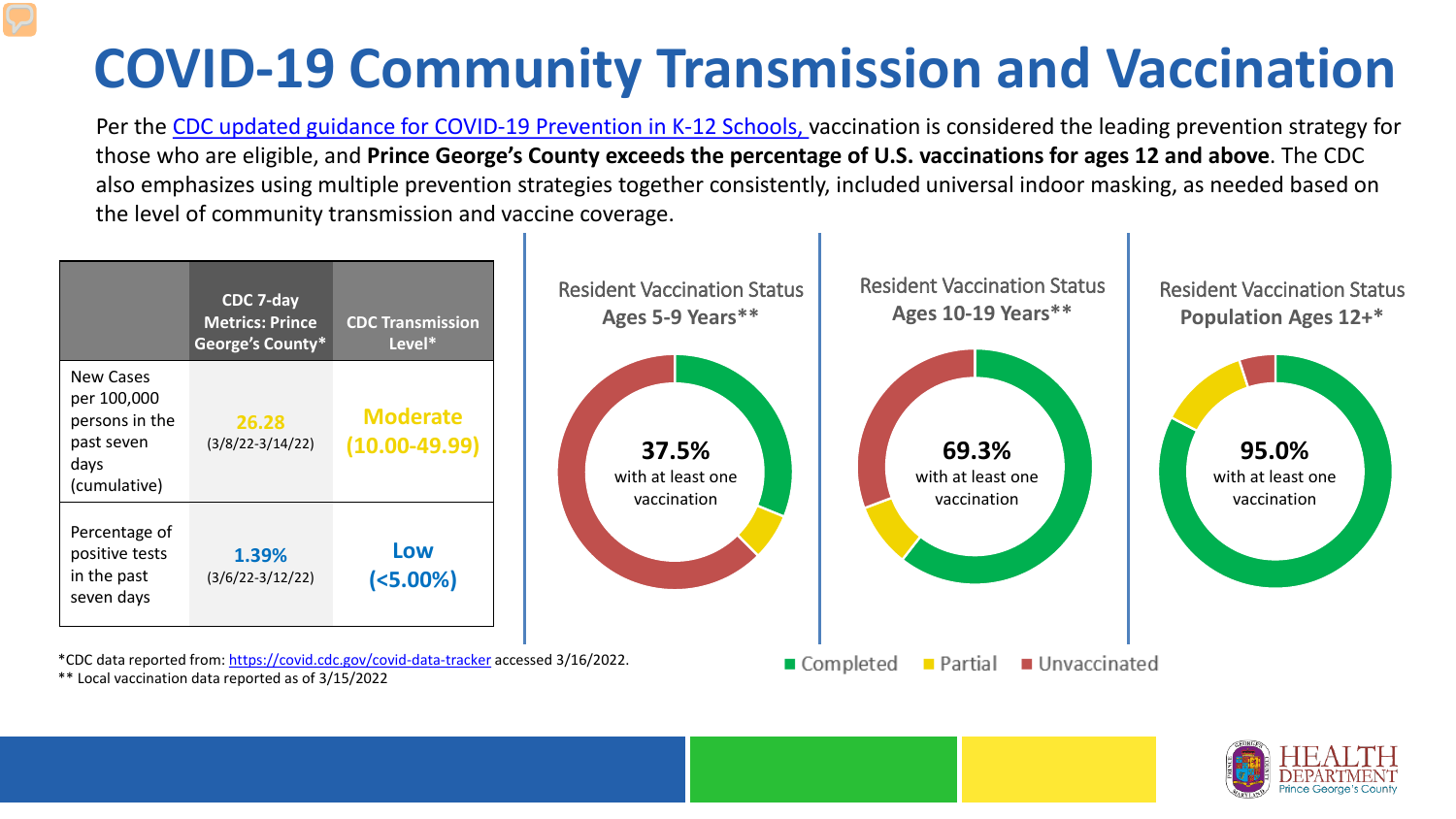### **Average Daily Case Rate** (7-day Average by test date)

**The average daily case rate at the end of last week was 3.1 new cases per 100,000 residents.** Our case rate has declined from a high of 303.4 new cases per 100,000 residents on January 1, 2022, and currently appears to be stable at the low risk level.

**Average New COVID-19 Cases Per Day Per 100,000 Residents**